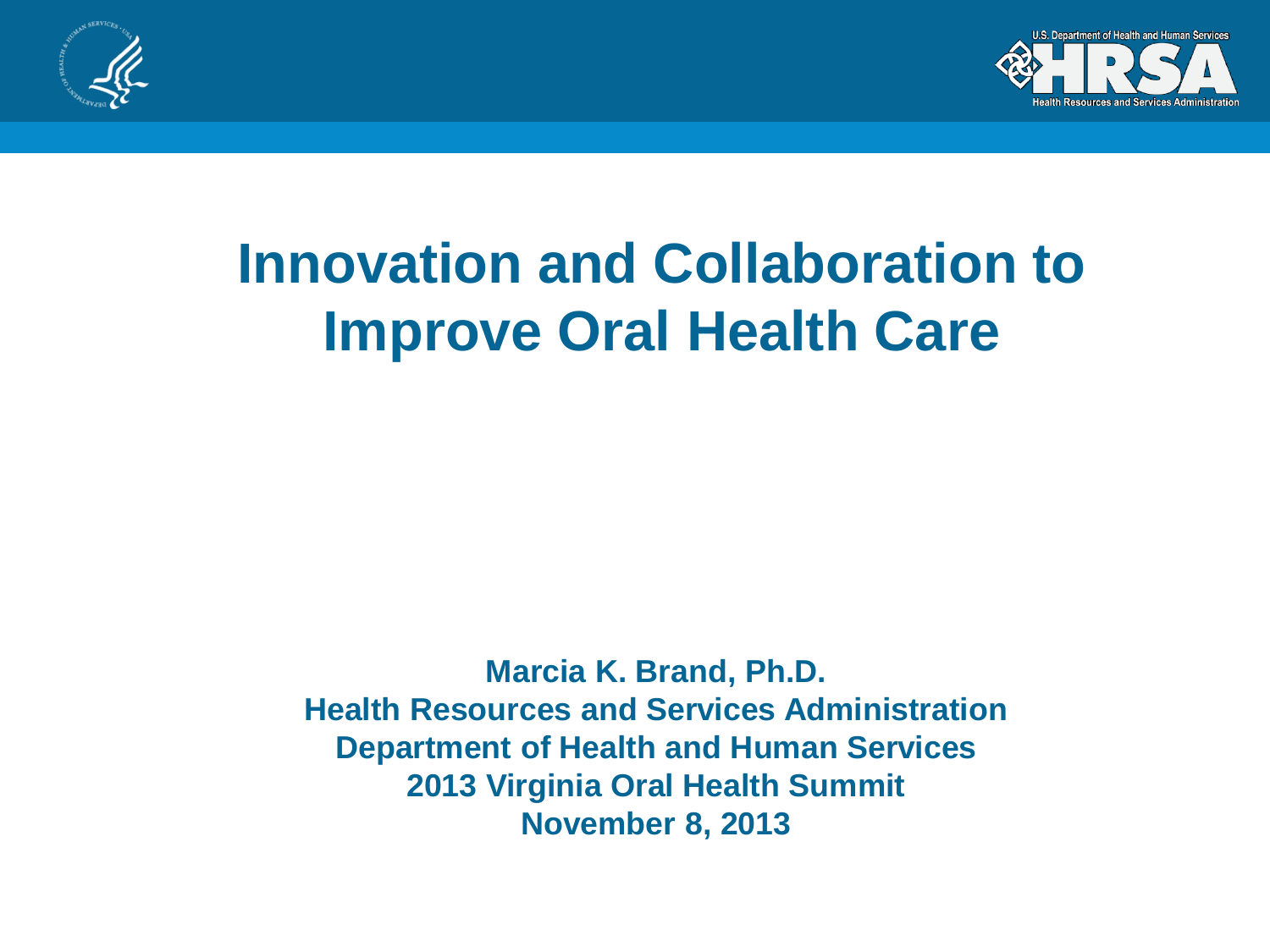



#### This Presentation

- Oral health care in America historical challenges
- Changes in the health care system create opportunities for oral health
- An "oral health movement"
- HRSA's work and opportunities for collaboration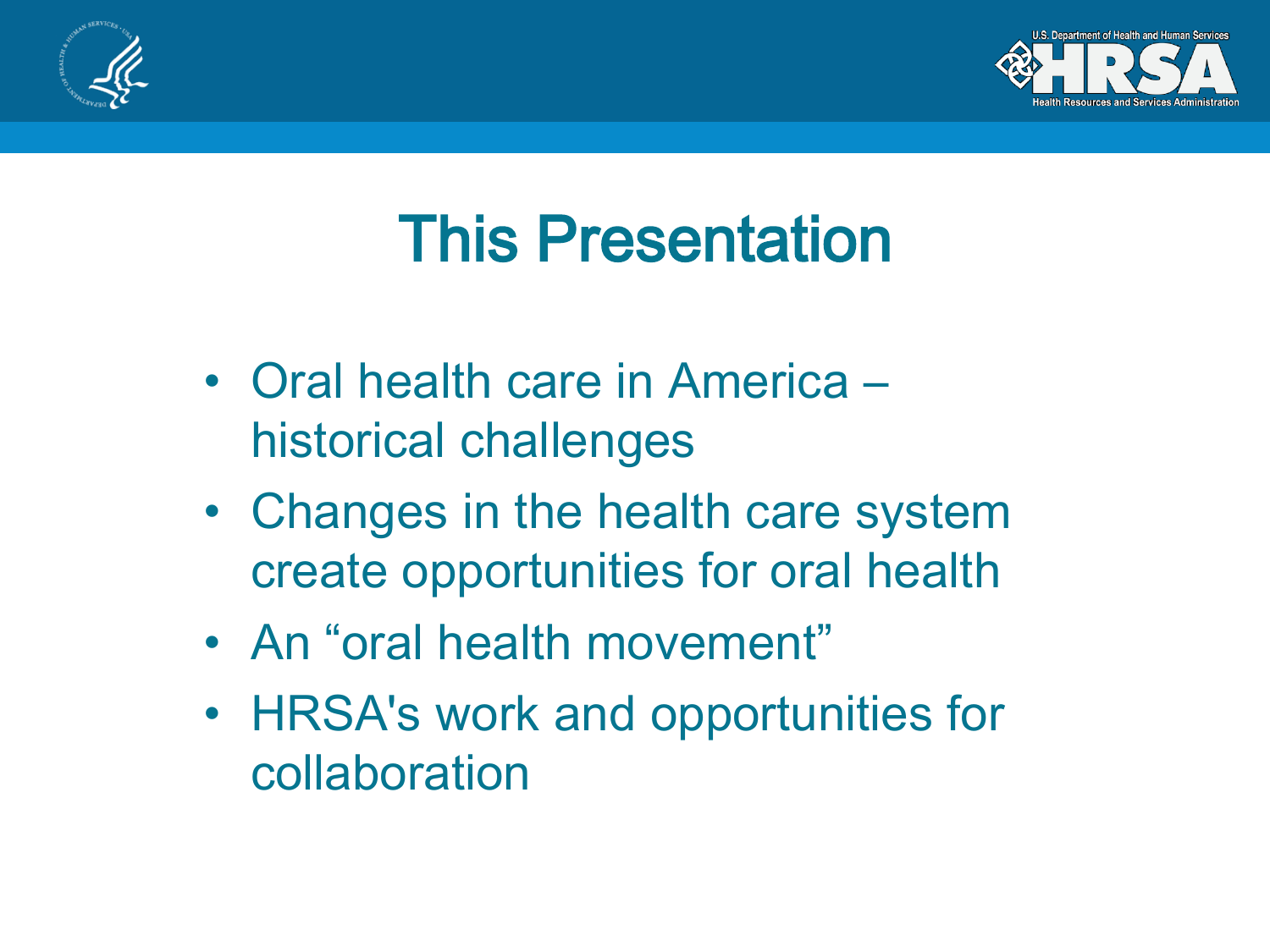



### Factors that Impact Oral Health Access

- Oral health peripheral to health care and health care policy
- Financially out of reach for many
- Dental providers distribution and potential shortages
- Health care workforce receives little training in oral health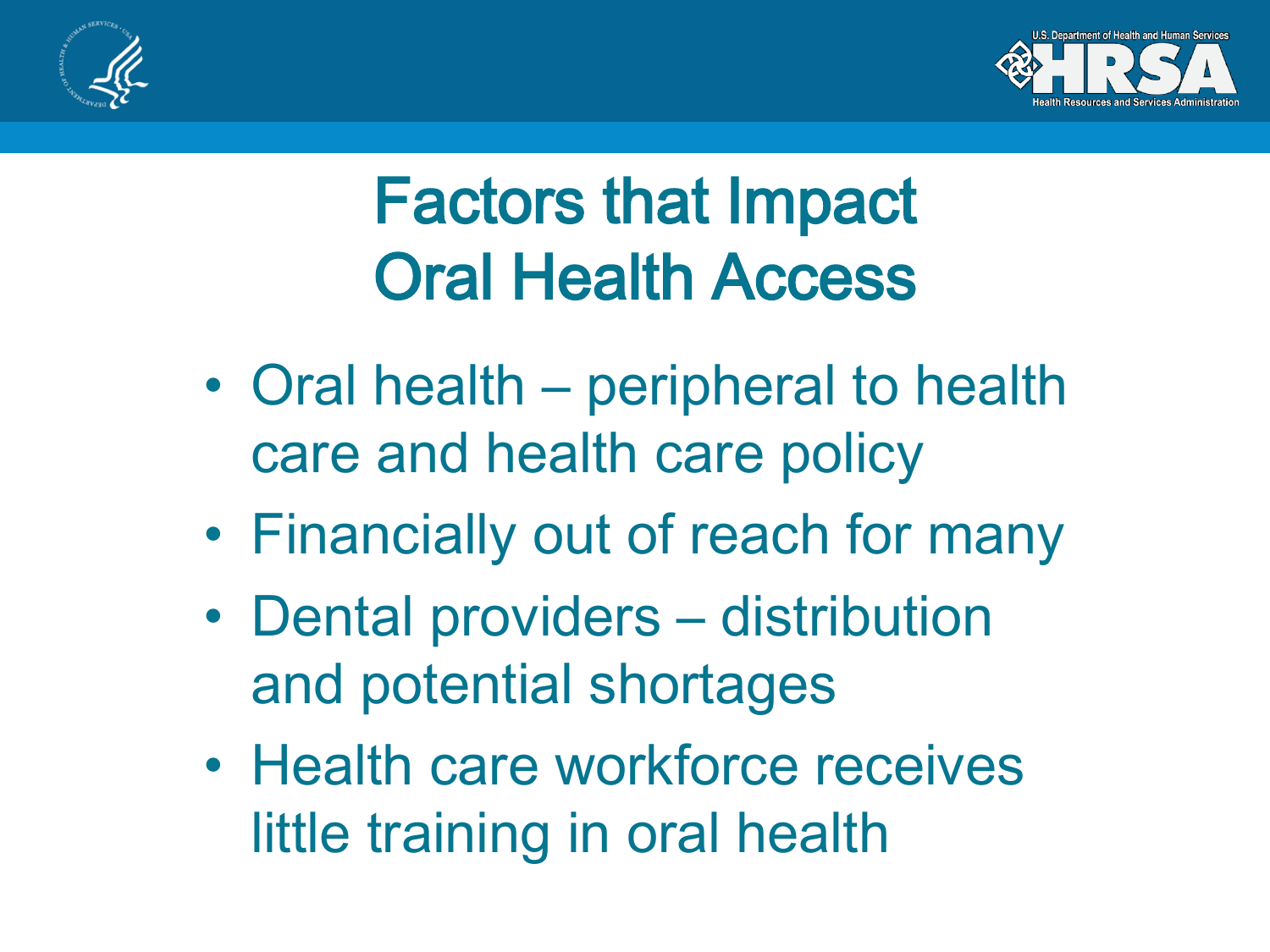



### Factors that Impact Oral Health Access (cont.)

- Low oral health literacy; most vulnerable suffer the most significant oral problems
- Lack of advocates for people with dental problems
- Policy-makers not engaged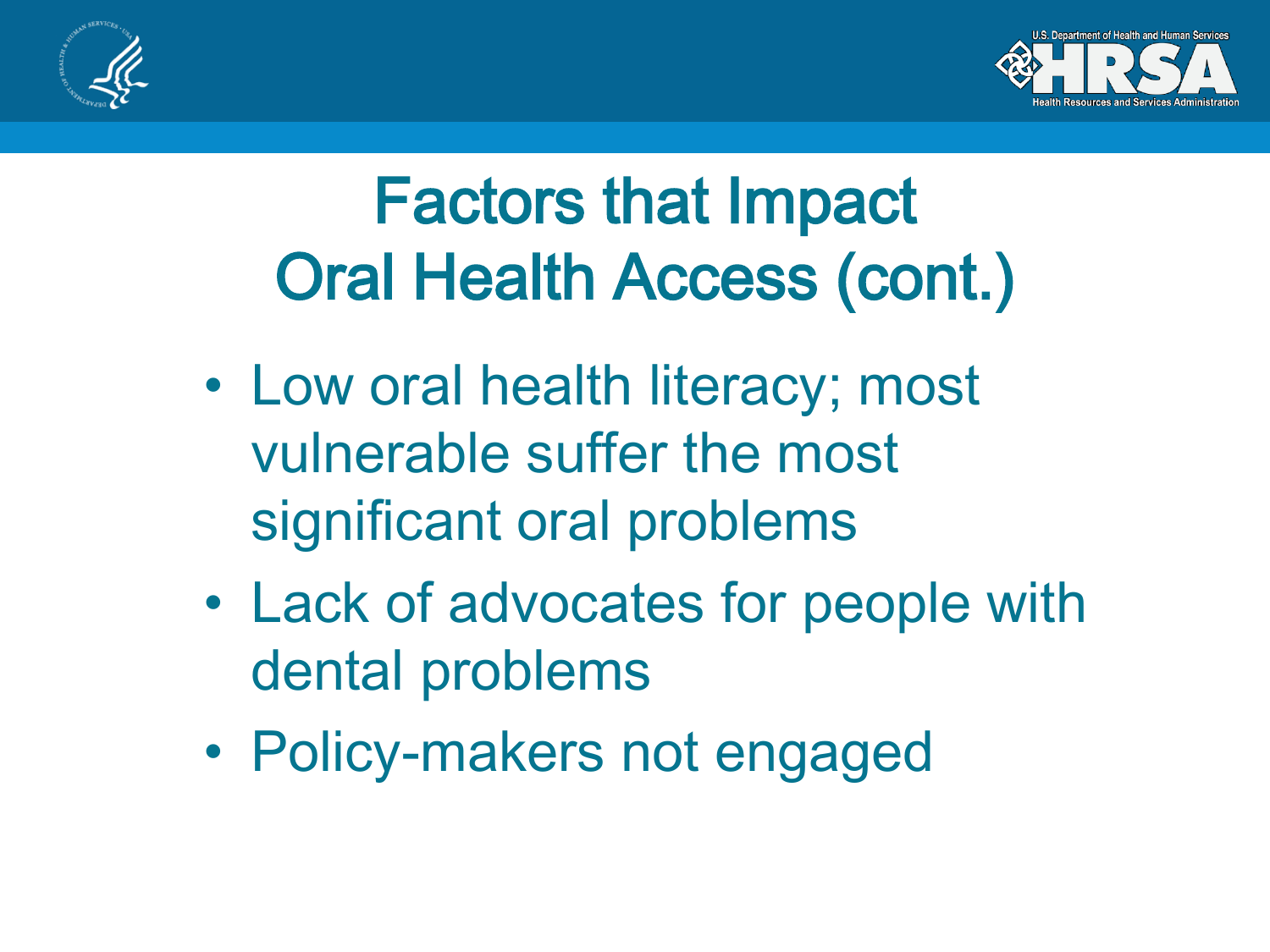



### Choose Your Metaphor – The Result is the Same

- Tipping point
- Sea change
- Paradigm shift
- Game changer

New and irreversible developments in how and where we provide oral health care, and how we pay for it.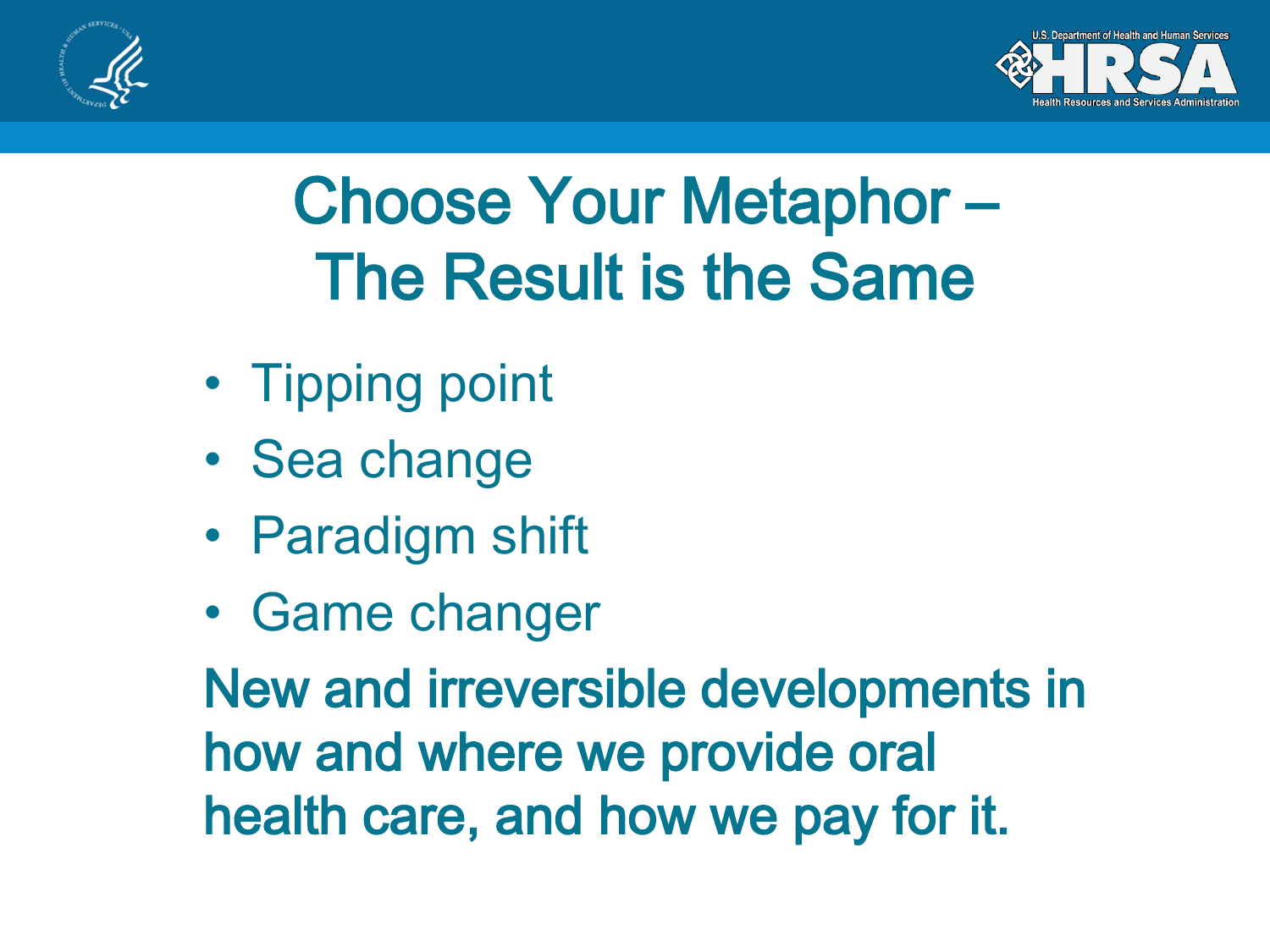



### Drivers in the Health Care System

- Triple Aims
- ACA access to care for many; and health center expansion, home visiting, quality, innovation
- Mental health parity
- Growth of interprofessional teams
- Focus on Patient Centered Medical Home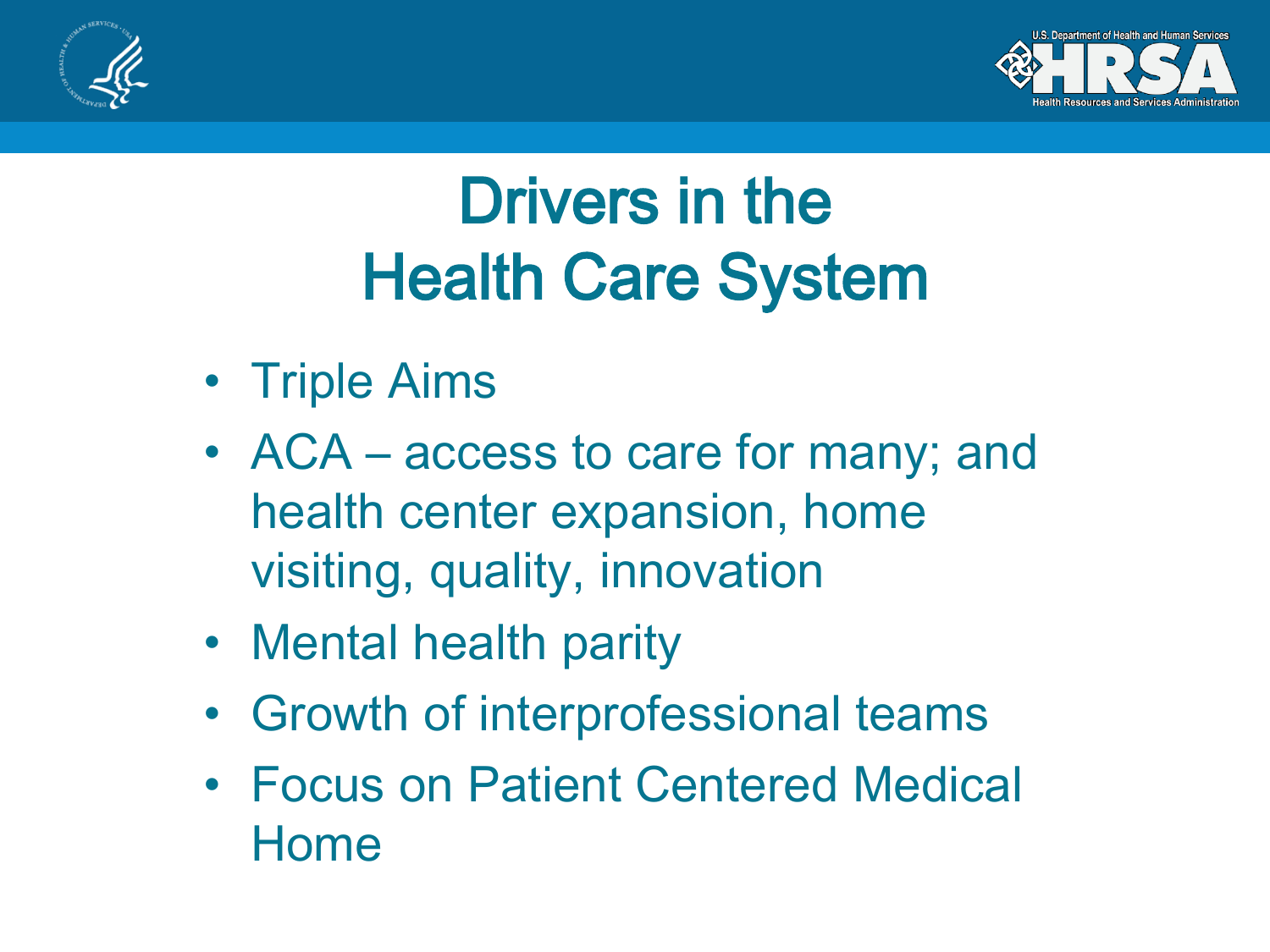



# Integrating Oral Health

- Efforts to improve coordination between primary care and oral health – co-location, PCMH, **EHRs**
- Health center expansion
- Getting services to people where they are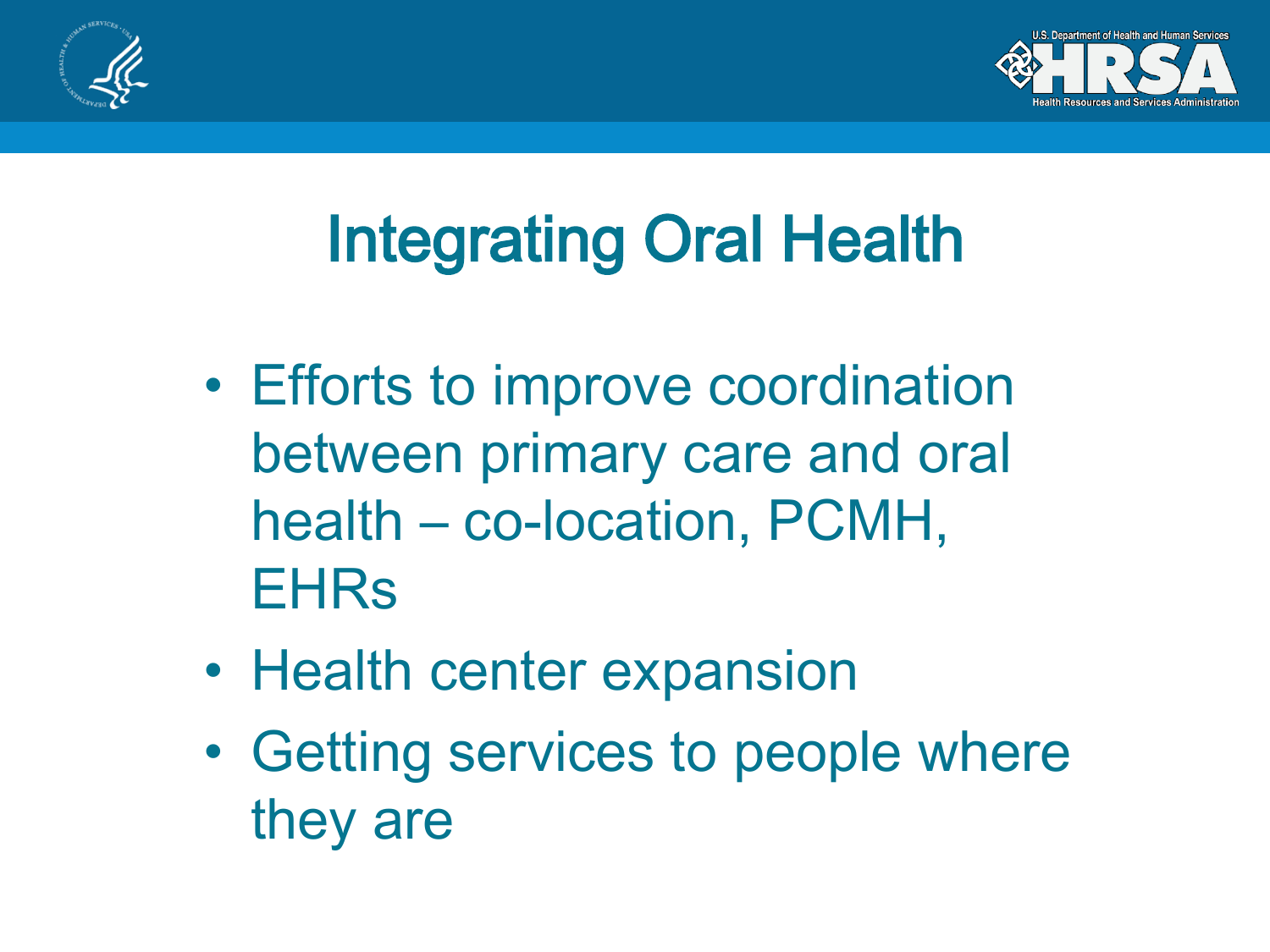



## Financing Oral Health Care

- Expansions for children through CHIP, Medicaid and ACA
- Health centers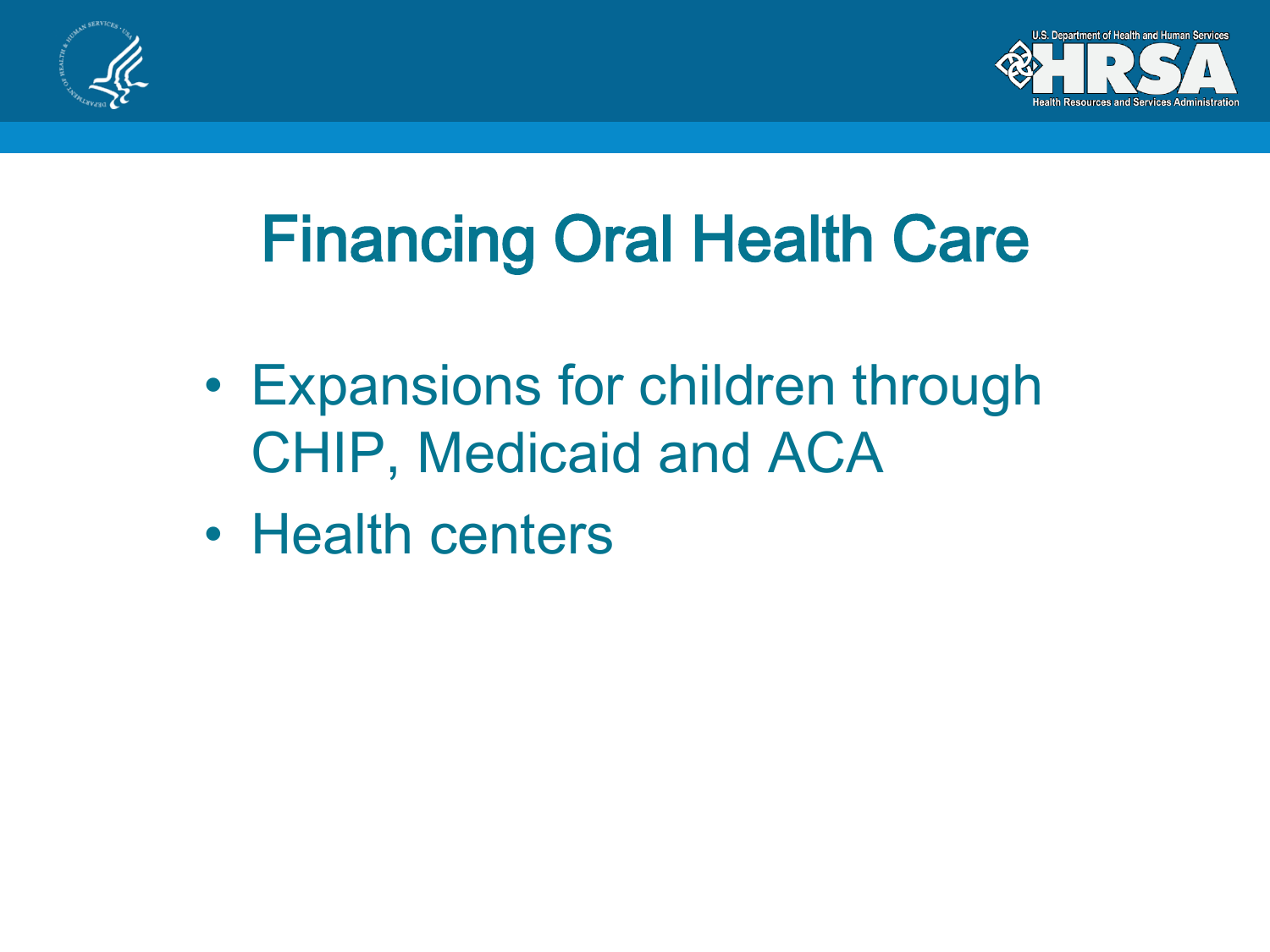



## Addressing Provider Shortages

- National Health Service Corps
- Title VII workforce programs
- State Oral Health Workforce Programs
- Teaching Health Center GME
- Expanding the types of dental providers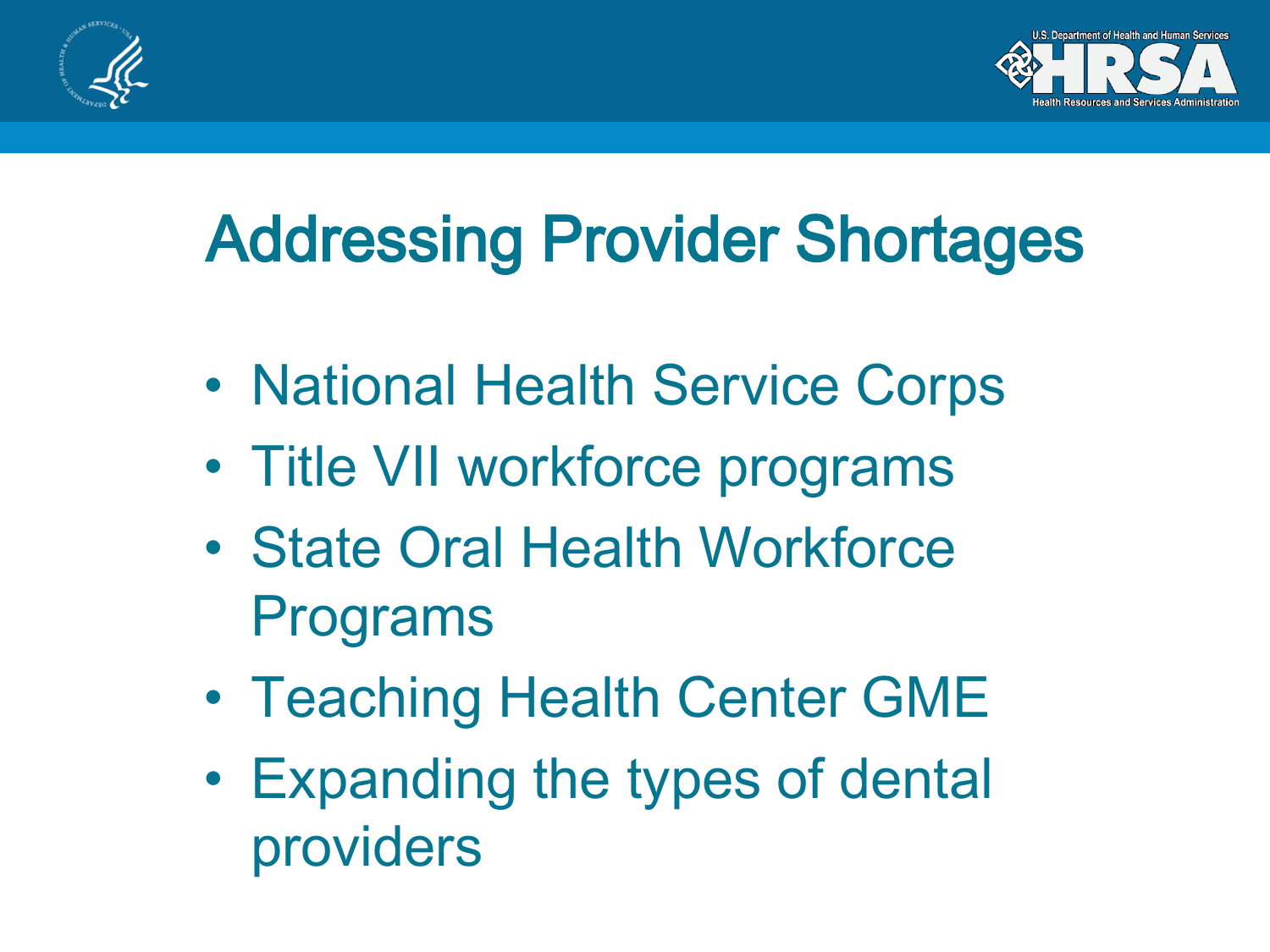



### Non-dental Providers and Oral Health Training

- Interprofessional Oral Health Core Clinical Competencies
- AAMC curriculum
- American Academy of Pediatrics
- Nurse practitioners, physician assistants, physicians, nurse midwives, pharmacists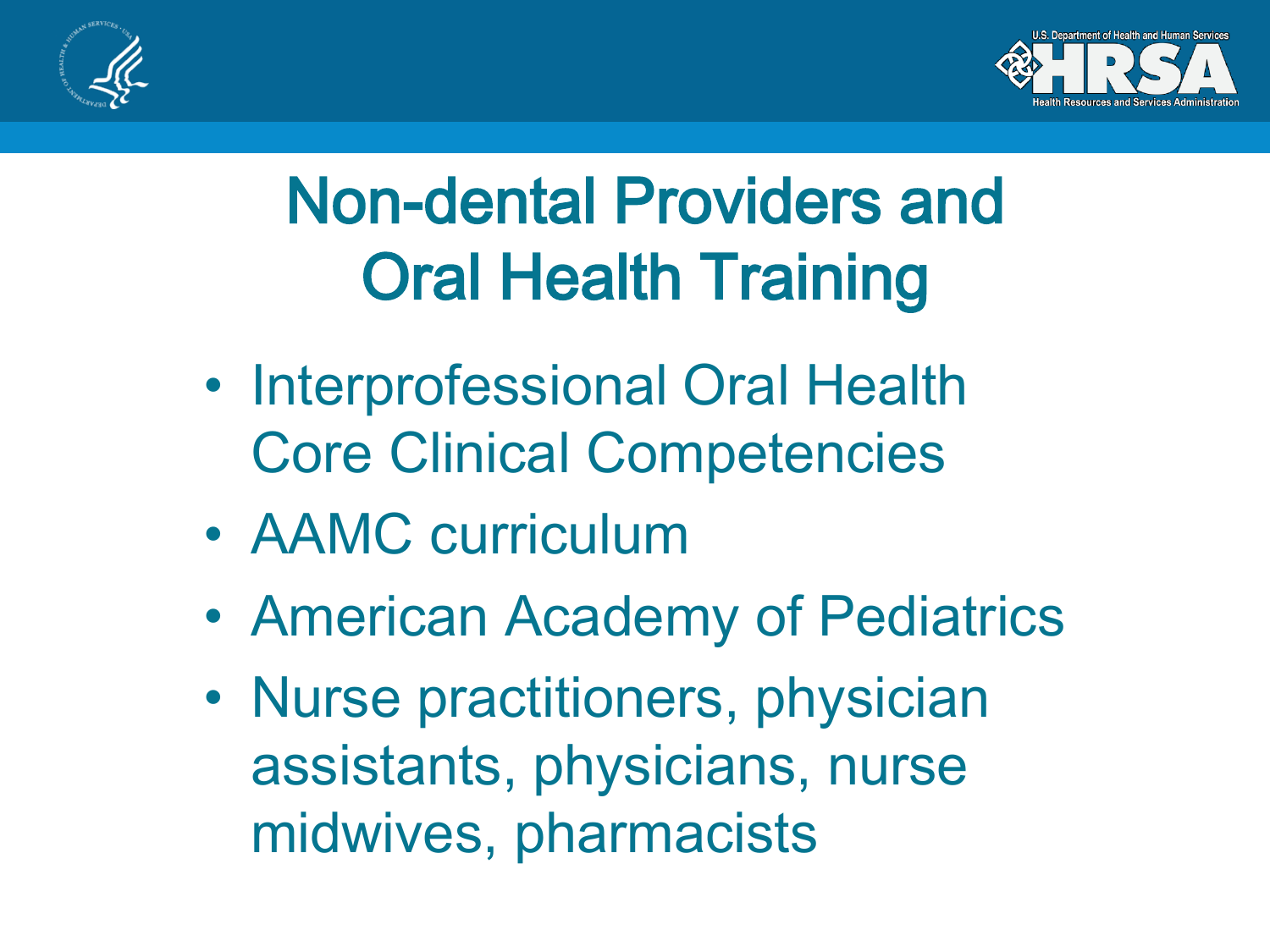



### Low Oral Health Literacy

- A problem for the health care delivery system in general – building evidence about the relationship between oral and physical health – science to drive practice and policy.
- Perinatal health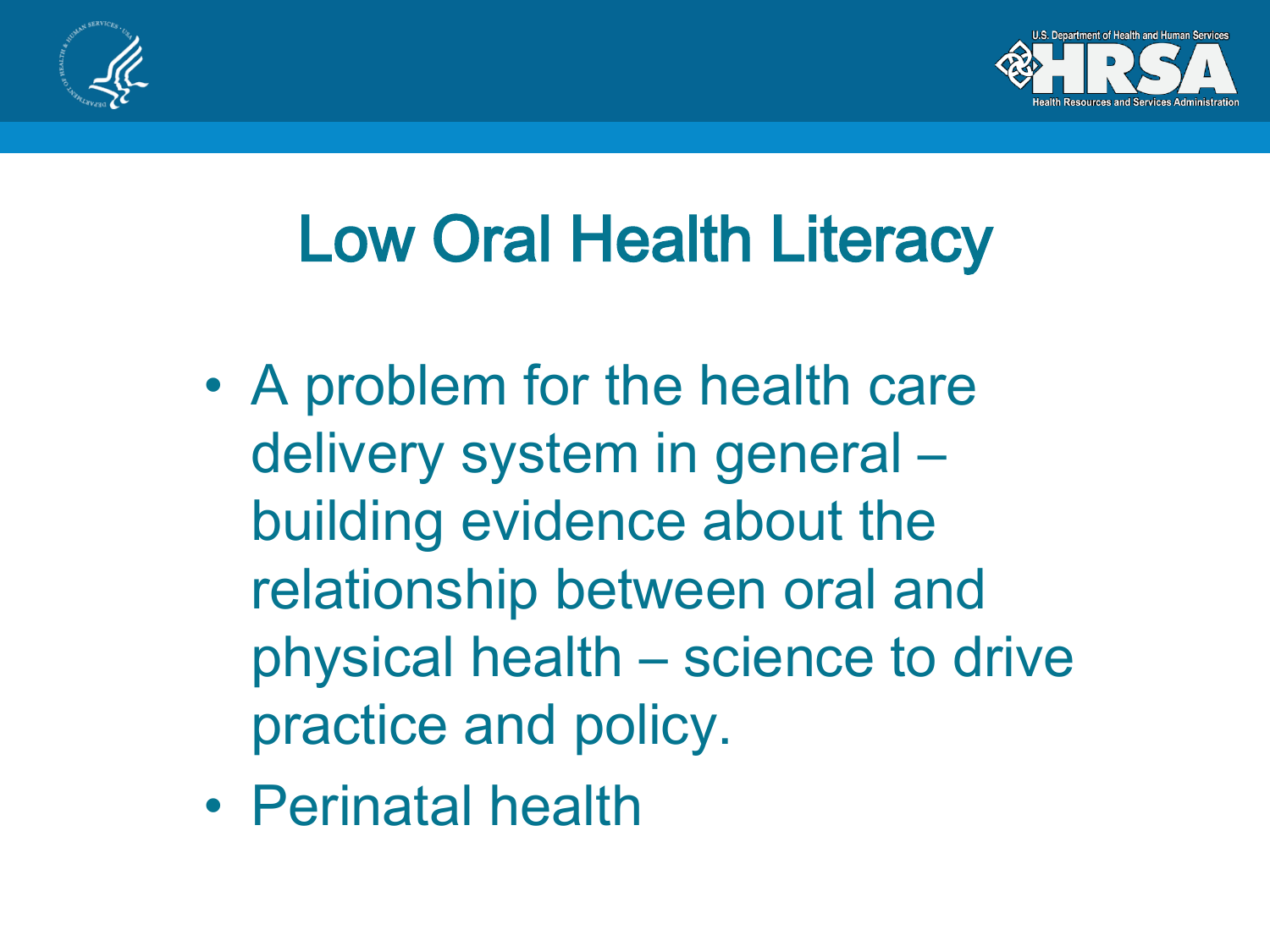



### Need for Oral Health Advocates

- US National Oral Health Alliance
- National Network for Oral Health Access
- Programs like Missions of Mercy
- Medicare beneficiaries
- Newly insured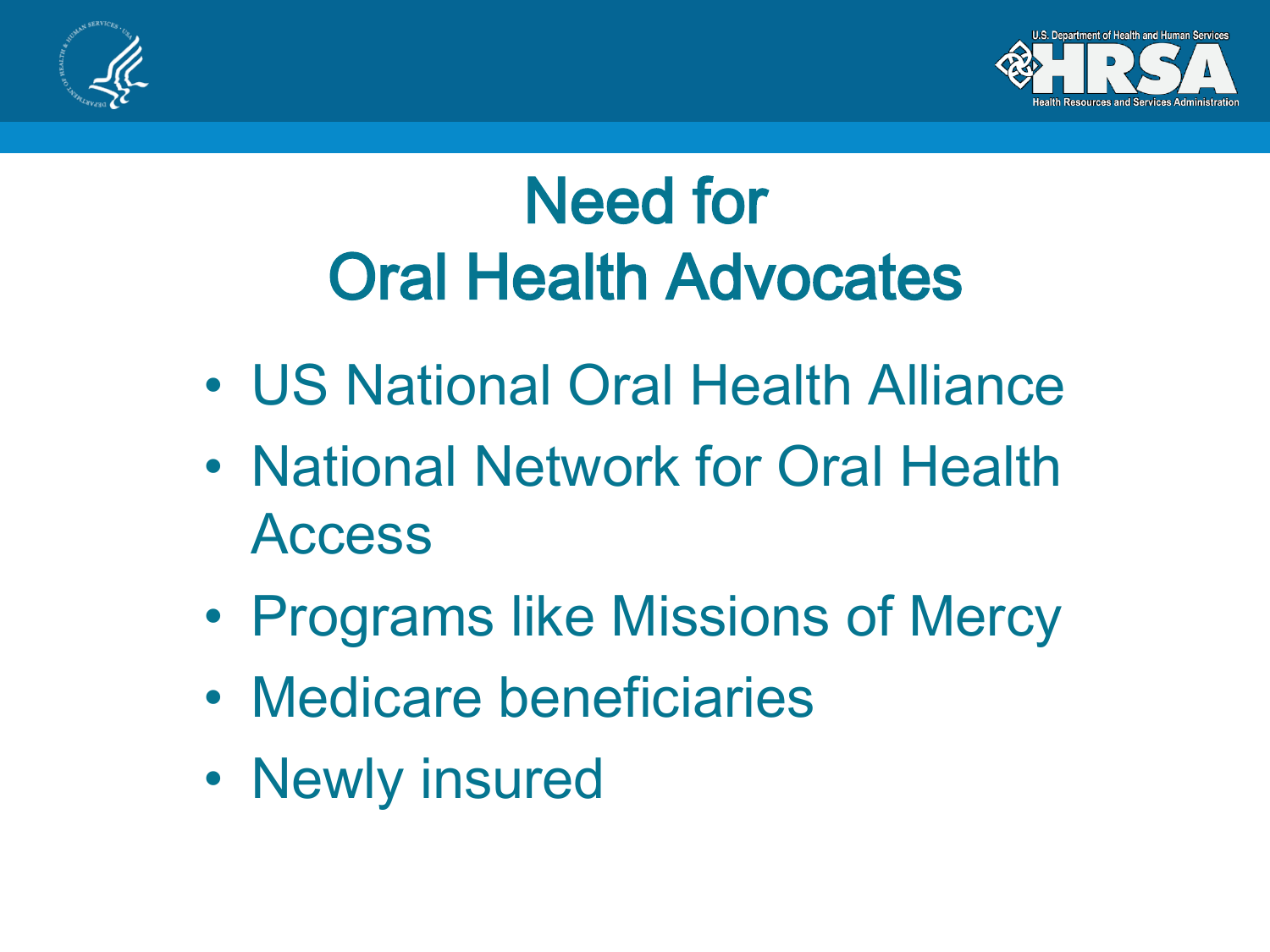



# Engaging Policy Makers

- IOM Reports
- Quality measures
- Foundations
- Congress
- Administration
- States, state government and legislatures